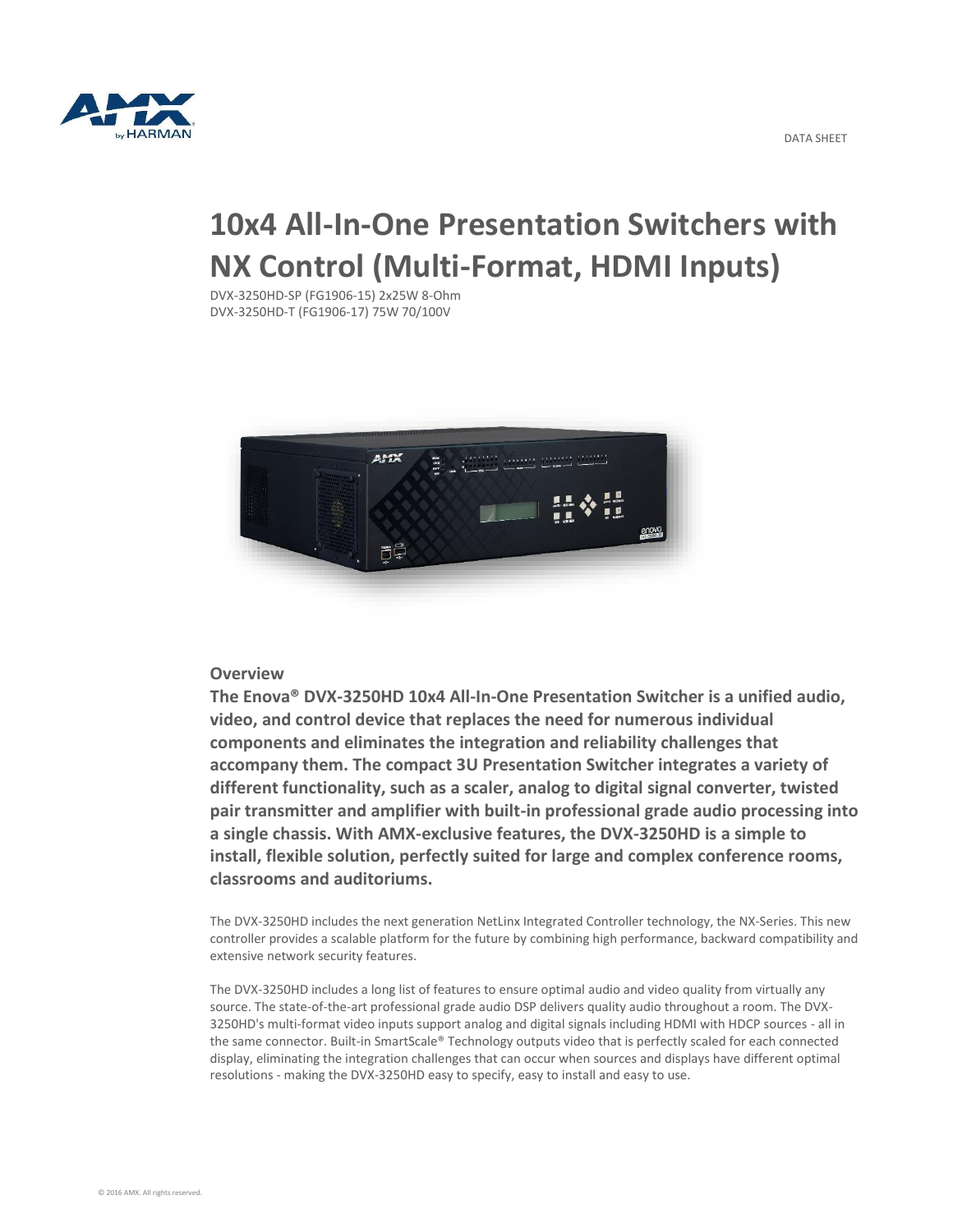The Enova DVX's all-in-one architecture also delivers the lowest Total Cost of Ownership in the industry, thanks to ease of support, maintenance and configuration, as well as reduced hardware and cabling costs.

#### **Common Applications**

- The DVX-3250HD is ideal for dramatically simplifying AV control and distribution in medium-sized and large conference rooms, boardrooms, classrooms, lecture halls and auditoriums.
- The flexible DVX-3250HD is perfect for any complex collaboration space with a mix of analog and digital sources, multiple displays, or rooms that require support for video conferencing.
- The DVX-3250HD is perfect for any room or facility with space constraints, especially those that lack space in equipment racks.

#### **Features**

- **All-In-One Device**  Controller, matrix switcher, scaler, analog to digital converter, amplifier, plus twisted pair distribution and professional-grade audio DSP – all in a space-saving 3U chassis
- **Simplicity & Reliability**  Replaces the need for numerous individual components and equipment, ensuring high reliability and saving on configuring and programming costs
- **Low Total Cost of Ownership**  With a consistent platform across a variety of sizes, it is easy to standardize on the DVX and reduce costs for hardware, training, support, troubleshooting and sparing
- **Unrivaled Network Security –** With Dual NIC to isolate AMX or third-party AV equipment from the primary network, IPv6 and wired 802.1X for protected network access, and user-defined LDAP login group support, the Enova DVX provides rock-solid security
- **Optimal Video Image Quality Every Time** Exclusive SmartScale Technology automatically scales the image to the best resolution and video parameters for each display—even for displays of different informationwithout manual setup, eliminating the need for costly external scalers
- **Crystal Clear Audio**  Includes an integrated digital signal processor with advanced capabilities like independent 10-band parametric EQ, independent input gain adjustments and variable compression, allow precision tuning to match unique source and room attributes
- **Audio Breakaway**  Stereo audio from any analog input or de-embedded from any HDMI input can be broken away from its associated video, processed through the DSP, and switched independently to any analog, HDMI or S/PDIF audio output
- **Audio Matrix Switching**  Four independently switched and processed audio paths provide four unique volume, EQ, ducking and mixing configurations for perfectly tuned room audio as well as integration with audio/video conferencing, induction loop systems, voice re-enforcement speakers and audio recording devices
- **Enhanced Microphone Processing**  Independent 3-band parametric EQ, compression, gating, auto-ducking, and limiting on each microphone input ensures crystal clear communication
- **Matrix Switching**  Freely route any input to any or all outputs without blocking 10x4 video switcher and 14x4 audio switcher with audio breakaway
- **AV and Control Over Twisted Pair**  Send audio, video, bi-directional control and Ethernet up to 100m over one standard twisted pair cable
- **HDMI/HDCP Switching with Simplicity of Analog**  End-to-end distribution of HDMI/HDCP without interruption or key constraints using exclusive InstaGate Pro® Technology
- **Multi-Format Ports**  Built for analog signals RGBHV, Component, S-Video, and Composite, and digital HDMI/HDCP and DVI signals - all on the same connector
- **Enhanced Diagnostics On Serial & IR Ports** Provides real time error feedback when Serial and IR ports are disconnected or improperly wired
- **3D Support**  Pass through latest video formats including 3D and Deep Color
- **DXLink™ Twisted Pair Outputs**  Send audio, video, bi-directional control and Ethernet to DXLink HDMI Receivers up to 100m away over one twisted pair cable - for more details and helpful cabling information, reference the white paper titled Cabling for Success with DXLink, or contact your AMX representative
- **Saves Energy**  Includes features that dramatically reduce energy utilization. Use the interactive DVX Energy Savings Calculator to estimate savings for your particular configuration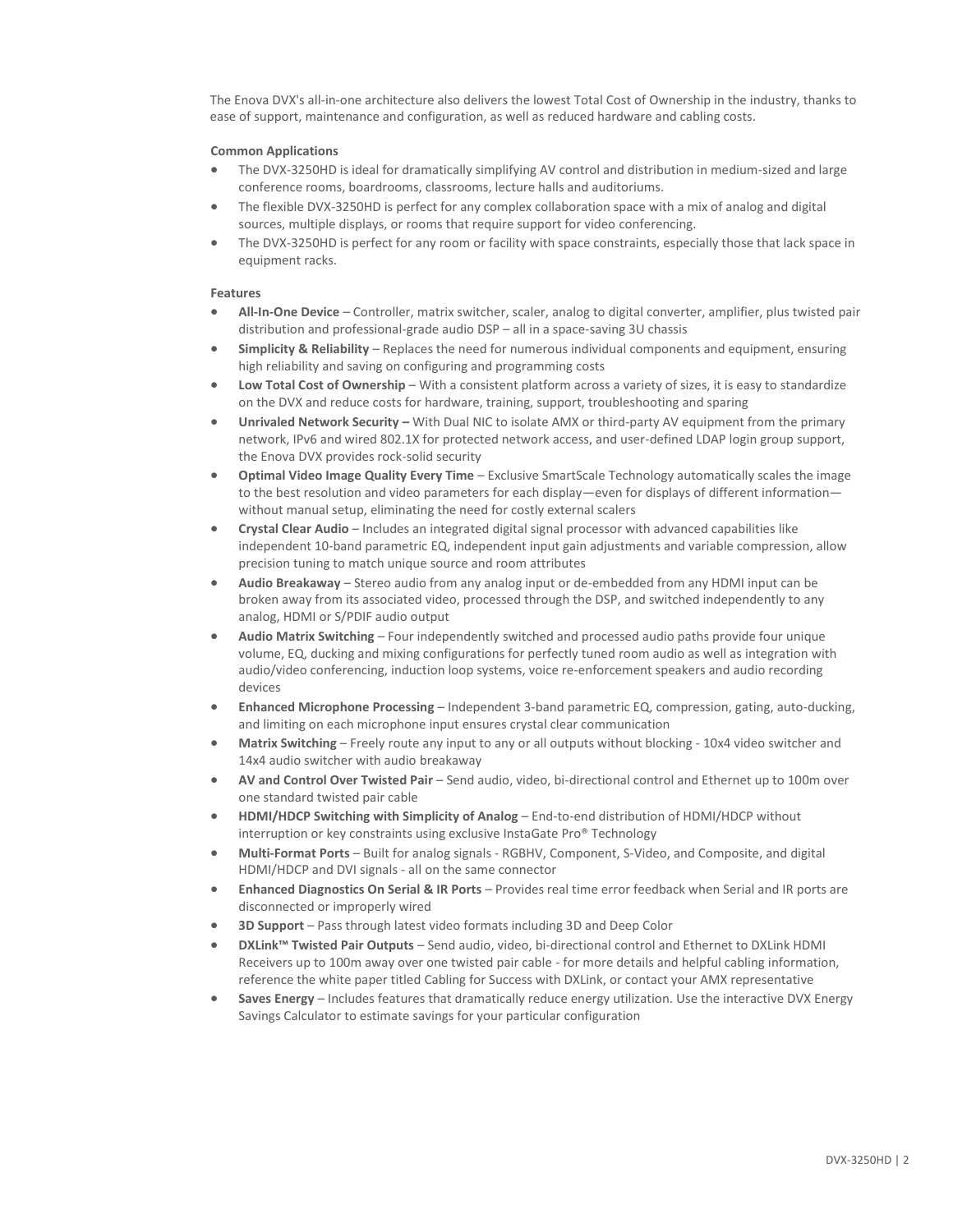## **Specifications**

| <b>GENERAL</b>                   |                                                                                                                                                                                                                                                                                                                                                                                                                                                                                                                                                                                                                                                                                                                                                                                                                                                                                                                                                                                                                             |
|----------------------------------|-----------------------------------------------------------------------------------------------------------------------------------------------------------------------------------------------------------------------------------------------------------------------------------------------------------------------------------------------------------------------------------------------------------------------------------------------------------------------------------------------------------------------------------------------------------------------------------------------------------------------------------------------------------------------------------------------------------------------------------------------------------------------------------------------------------------------------------------------------------------------------------------------------------------------------------------------------------------------------------------------------------------------------|
| Dimensions (HWD)                 | 5 3/16" x 17" x 14" (13.2 cm x 43.2 cm x 35.6 cm)                                                                                                                                                                                                                                                                                                                                                                                                                                                                                                                                                                                                                                                                                                                                                                                                                                                                                                                                                                           |
| Weight                           | 18.2 lb (8.26 Kg)                                                                                                                                                                                                                                                                                                                                                                                                                                                                                                                                                                                                                                                                                                                                                                                                                                                                                                                                                                                                           |
| <b>Regulatory Compliance</b>     | FCC Part 15 Class A<br><b>CE EN 55022</b><br><b>CE EN 55024</b><br><b>CE EN 60065</b><br><b>IEC 60065</b><br>IC CISPR 22 Class A<br>C-Tick CISPR 22 Class A                                                                                                                                                                                                                                                                                                                                                                                                                                                                                                                                                                                                                                                                                                                                                                                                                                                                 |
|                                  | LVD EN 60950-1<br>UL 60065<br>RoHS<br>WEEE                                                                                                                                                                                                                                                                                                                                                                                                                                                                                                                                                                                                                                                                                                                                                                                                                                                                                                                                                                                  |
| <b>Included Accessories</b>      | • (1) Power Cord, Universal<br>· (1) Commoning Strip, Cypher, 8 Pos., 3.5 mm,<br><b>Pheonix Connector</b><br>• (2) Front Rack Mounting Brackets<br>• (8) #8-32 x .375 Screws<br>• (4) Rubber feet<br>• (2) CC-NIRC IR Emitter with 3.5 mm Phoenix<br>Connector (FG10-000-11)<br>• (1) CC-DVIM-VGAF, DVI to HD-15 Female Adapter<br>(FG10-2170-13)                                                                                                                                                                                                                                                                                                                                                                                                                                                                                                                                                                                                                                                                           |
| <b>Optional Accessories</b>      | . CC-DVI-5BNCM, DVI to 5 BNC Male Cable (FG10-<br>2170-08)<br>. CC-DVI-RCA3M, DVI to 3 RCA Male Cable (FG10-<br>2170-09)<br>· CC-DVIM-VGAF, DVI to HD-15 Female Adapter<br>(FG10-2170-13)<br>• CC-DVI-SVID, DVI to S-Video Cable (FG10-2170-10)<br>· CC-3.5ST5-RCA2F, 5-pin 3.5mm Phoenix to 2 RCA<br>Female Cable (FG10-003-20)<br>· DX-RX, DXLink HDMI Receiver Module (FG1010-500)<br>• EXB-IRS4, ICSLan IR/S Interface, 4 IR/S and 4 Inputs<br>(FG2100-23)<br>· EXB-COM2, ICSLan Serial Interface, 2 Ports (FG2100-<br>22)<br>· EXB-REL8, ICSLan Relay Interface, 8 Channels<br>(FG2100-20)<br>· EXB-I/O8, ICSLan Input/Output Interface, 8 Channels<br>(FG2100-21)<br>· EXB-MP1, ICSLan Multi-Port, 1 COM, 1 IR/S, 2 I/O, 1<br>IR RX (FG2100-26)<br>· CBL-HDMI-FL HDMI, High Speed Flat Cable (FG10-<br>$2180-16$<br>· CBL-DP-FL, DisplayPort High Speed Flat Cable (FG10-<br>$2181 - 16$<br>• CBL-ETH-FL, Ethernet Cat5e Flat Cable (FG10-2182-<br>16)<br>• CBL-RGB+A-FL RGB with Audio Flat Cable (FG10-<br>2183-16) |
| <b>ACTIVE POWER REQUIREMENTS</b> |                                                                                                                                                                                                                                                                                                                                                                                                                                                                                                                                                                                                                                                                                                                                                                                                                                                                                                                                                                                                                             |
|                                  |                                                                                                                                                                                                                                                                                                                                                                                                                                                                                                                                                                                                                                                                                                                                                                                                                                                                                                                                                                                                                             |

| Power Consumption | 90 Watts typical without amplifier             |
|-------------------|------------------------------------------------|
|                   | 95 to 100 Watts typical average with amplifier |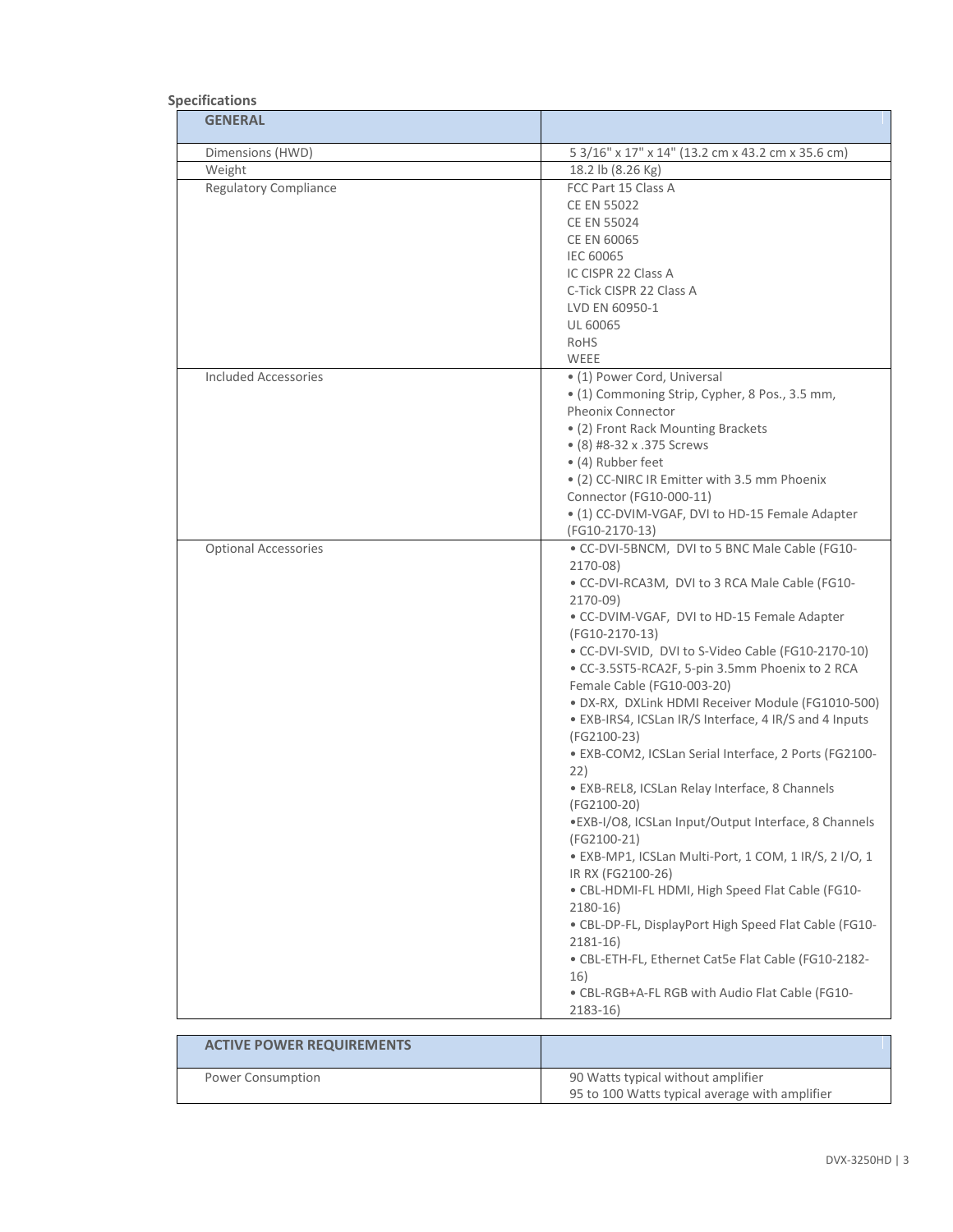|                               | 30 Watts typical in low-power mode                        |
|-------------------------------|-----------------------------------------------------------|
| Power Connector               | <b>IEC Power Cord Connector</b>                           |
|                               | 100-240 VAC                                               |
|                               | 47-63 Hz                                                  |
| Power Factor Correction (PFC) | Supported, complies with N60555-2 and EN61000-<br>$3 - 2$ |

| <b>ENVIRONMENTAL</b>       |                                   |
|----------------------------|-----------------------------------|
| Temperature (Operating)    | 0° C to 40° C (32° F to 104° F)   |
| Temperature (Storage)      | -10° C to 70° C (14° F to 158° F) |
| Humidity (Operating)       | 5% to 85% RH                      |
| Heat Dissipation (Typical) | 300 BTU/hr                        |
| Heat Dissipation (Standby) | 100 BTU/hr                        |

| <b>ETHERNET</b>    |                                                                                                                                                                       |
|--------------------|-----------------------------------------------------------------------------------------------------------------------------------------------------------------------|
| Connection         | $(1)$ RJ-45                                                                                                                                                           |
| Description        | 10/100 Port RJ-45 connector provides TCP/IP<br>communication. Auto MDI/MDI-X enabled. Supports<br>IPv4 and IPv6 networks. Supports HTTP, HTTPS, Telnet,<br><b>FTP</b> |
| Link/Act Indicator | Link/Activity LED (green) blinks when receiving<br>Ethernet data packets, one on Ethernet RJ-45<br>connector and one on the front panel                               |
| Speed Indicator    | Speed LED (yellow) lights On when the connection<br>speed is 100 Mbps Ethernet connection and turns OFF<br>when the speed is 10 Mbps                                  |
|                    |                                                                                                                                                                       |

| <b>INTEGRATED AMPLIFIER</b> |                                                                                    |
|-----------------------------|------------------------------------------------------------------------------------|
| Integrated Amplifier        | DVX-3250HD-SP: 2 x 25 W RMS into 8 Ohms Class D<br>stereo amplifier (4-ohm stable) |
|                             | DVX-3250HD-T: 75 W, 70 V / 100 V mono amplifier                                    |

| <b>ICSLAN</b>                       |                                                                                                                                          |
|-------------------------------------|------------------------------------------------------------------------------------------------------------------------------------------|
| <b>ICSLan Connection</b>            | (1) RJ-45, 10/100 Port RJ-45 connector. Auto<br>MDI/MDI-X enabled. Supports IPv4 and IPv6 networks.<br>Supports HTTP, HTTPS, Telnet, FTP |
| <b>ICSLan Link/Active Indicator</b> | ICSLan LED (green) blinks when receiving Ethernet data<br>packets, one on Ethernet RJ-45 connector and one on<br>the front panel         |
| <b>ICSLan Speed Indicator</b>       | Speed LED (yellow) lights On when the connection<br>speed is 100 Mbps Ethernet connection and turns OFF<br>when the speed is 10 Mbps     |

| <b>ONBOARD MASTER</b>    |                                                                                                                              |
|--------------------------|------------------------------------------------------------------------------------------------------------------------------|
| Controller               | Integrated Controller is the equivalent of a NetLink NX-<br>3200 Integrated Controller                                       |
| Memory                   | $\bullet$ NVRAM: 1 MB<br>· Memory Card: 16 GB SD<br>$\bullet$ DDRAM: 1 GB<br>. Note: Supports external USB Solid State Drive |
| Processor                | 1600 MIPS                                                                                                                    |
| Program Port             | (1) USB Standard B                                                                                                           |
| Configuration Dip Switch | 4-Position                                                                                                                   |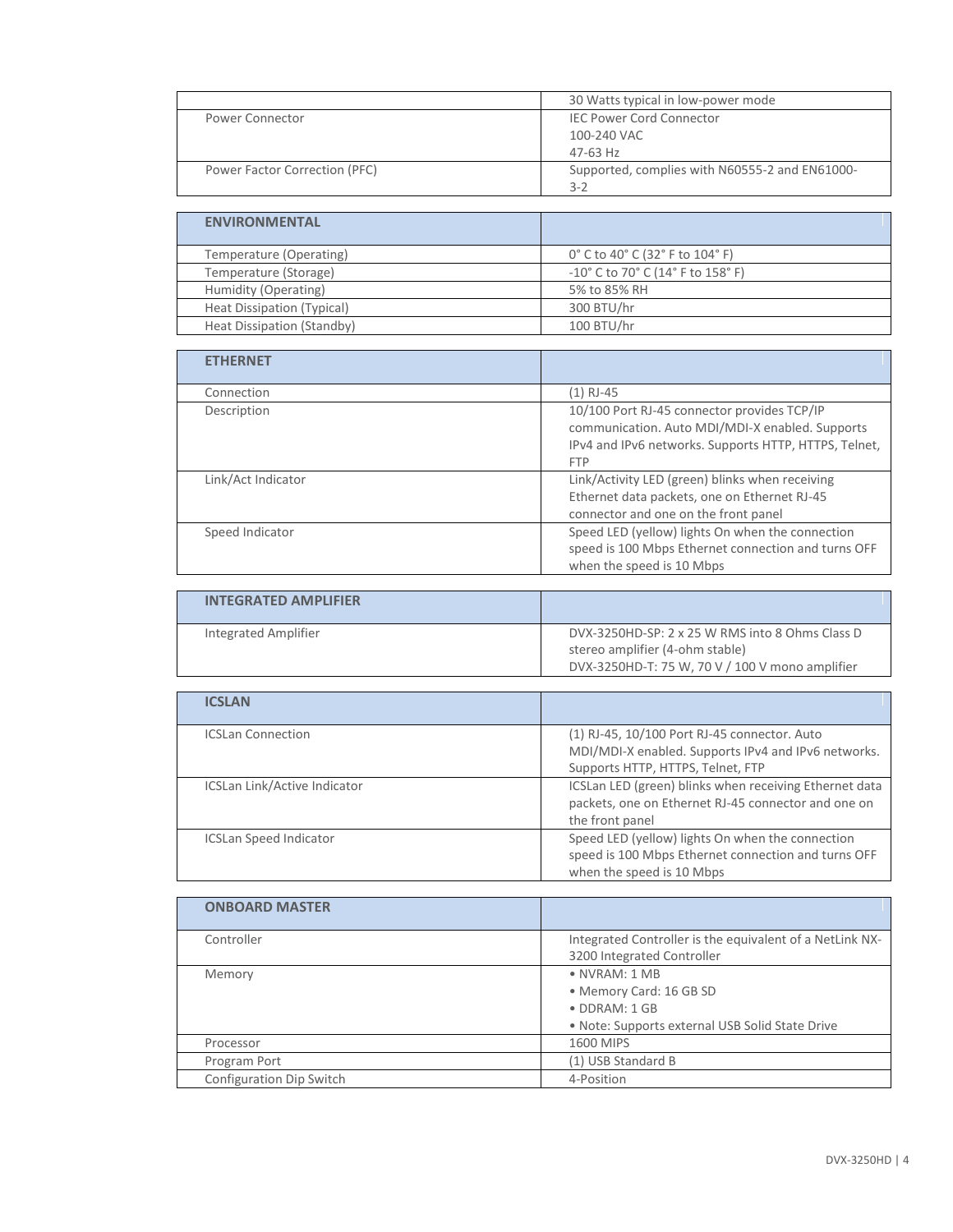| <b>ID Pushbutton</b> | Black ID pushbutton for setting IP mode and reverting<br>to default configuration and firmware It has no effect |
|----------------------|-----------------------------------------------------------------------------------------------------------------|
|                      | on the Internal Switcher Device                                                                                 |
| Status Indicator     | Status LED (green) blinks to indicate that the system is                                                        |
|                      | programmed and communicating properly                                                                           |
| Input Indicator      | Input LED (yellow) blinks to indicate that the Controller                                                       |
|                      | is receiving data                                                                                               |
| Output Indicator     | Output LED (red) blinks to indicate that the Controller                                                         |
|                      | is transmitting data                                                                                            |
| <b>USB Host Port</b> | (2) USB Standard A, one on front and one on back, USB                                                           |
|                      | Host port supports Solid State drive for upgrading                                                              |
|                      | firmware, loading code files, copying configuration                                                             |
|                      | data and remote storage                                                                                         |

| <b>CONTROL PORTS &amp; INDICATORS</b> |                                                                        |
|---------------------------------------|------------------------------------------------------------------------|
| AxLink Port (2)                       | (2) 4-position 3.5mm Screw Terminal, provides data                     |
|                                       | and power to external AxLink control devices                           |
| AxLink Indicator                      | (2) AxLink LED (green) indicates the state of the AxLink               |
|                                       | port                                                                   |
| RS-232/422/485 Ports                  | (2) 10-position 3.5mm Screw Terminal                                   |
|                                       | NetLinx Ports 1 and 5                                                  |
|                                       | XON/XOFF (transmit on / transmit off)                                  |
|                                       | CTS/RTS (clear to send/ready to send)                                  |
|                                       | 300 - 115,200 baud                                                     |
| RS-232 Port                           | (6) 5-position 3.5mm Screw Terminal                                    |
|                                       | NetLinx Ports 2-4 and 6-8                                              |
|                                       | XON/XOFF (transmit on / transmit off)                                  |
|                                       | CTS/RTS (clear to send/ready to send)                                  |
|                                       | 300 - 115,200 baud                                                     |
| Serial Indicator                      | (8) sets of LEDs (red/yellow) indicate when serial Ports               |
|                                       | 1-8 are transmitting and receiving data                                |
| IR/Serial                             | (8) 2-position 3.5mm Screw Terminal                                    |
|                                       | 8 IR Transmit / 1-way Serial ports                                     |
|                                       | NetLinx Ports 11-18<br>Support high-frequency carriers up to 1.142 MHz |
|                                       | 8 IR/Serial data signals can be generated                              |
|                                       | simultaneously                                                         |
| IR/Serial Indicators                  | (8) LEDs (red) indicate when each of the IR/Serial ports               |
|                                       | (11-18) are transmitting control data                                  |
| I/O Channels                          | (2) 6-position 3.5mm Screw Terminal                                    |
|                                       | 8-channel binary I/O port for contact closure with each                |
|                                       | input being capable of voltage sensing                                 |
|                                       | NetLinx Port 22                                                        |
|                                       | Channels 1-8                                                           |
| I/O Indicator                         | (8) LEDs (yellow) indicate each of the I/O channels (1-                |
|                                       | 8) are active                                                          |
| Relays                                | (8) Two 8-position 3.5 mm Screw Terminal, (8) single-                  |
|                                       | pole, single-throw relays                                              |
|                                       | NetLinx Port 21                                                        |
|                                       | Channels 1-8                                                           |
|                                       | Each relay can switch up to 24 VDC or 28 VAC @ 1 A                     |
|                                       | Each relay is independently controlled                                 |
| Relay Indicators                      | (8) LEDs (red) indicate when each of the relay channels                |
|                                       | $(1-8)$ are active (closed) 300 - 115,200 baud                         |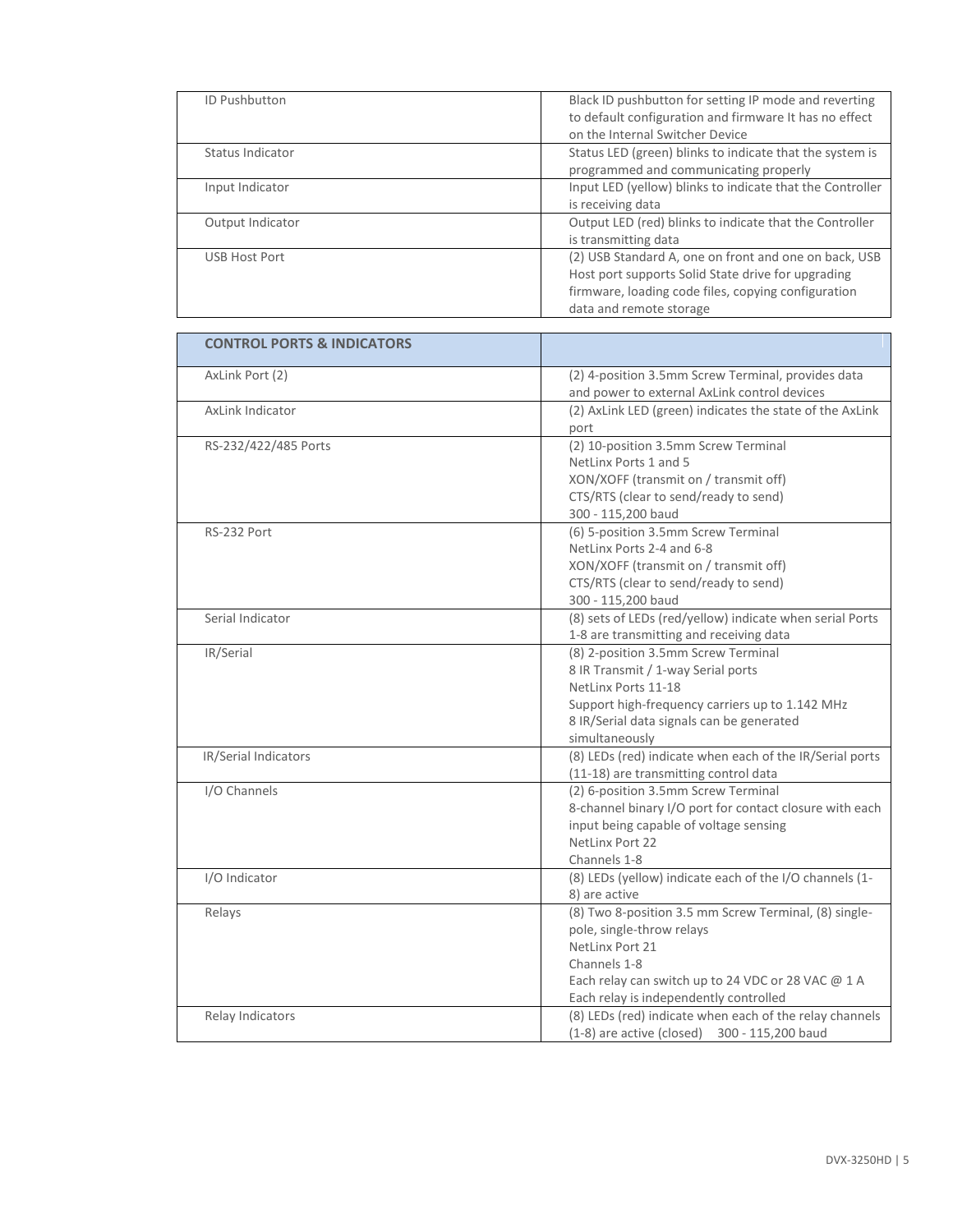| <b>INTEGRATED SWITCHER CONTROL</b> |                                                                                                                                                                                   |
|------------------------------------|-----------------------------------------------------------------------------------------------------------------------------------------------------------------------------------|
| Switch Pushbutton                  | Press to enter the SWITCH menu on the LCD display.<br>Choose to switch audio, video or both from any input<br>to any output. Press the TAKE pushbutton to<br>implement the switch |
| <b>Take Pushbutton</b>             | While in the SWITCH menu, press to implement an<br>audio/video switch. When not in the SWITCH menu,<br>press to cycle through audio and/or video inputs                           |
| <b>LCD Display</b>                 | Liquid crystal display (2 lines with 20 characters per<br>line) indicates current volume level and displays the<br>Video, Audio, and Tools menus                                  |
| Video Menu Pushbutton              | Press to access the Video menu on the LCD display.<br>Multiple presses cycle through the various VIDEO<br>menus                                                                   |
| Audio Menu Pushbutton              | Press to access the Audio menu on the LCD display.<br>Multiple presses cycle through the various AUDIO<br>menus                                                                   |
| <b>Navigation Pushbuttons</b>      | (4) directional buttons for navigating the options in the<br>Video and Audio menu (on the LCD display)                                                                            |
| <b>Status Pushbutton</b>           | Press to access the STATUS menu on the LCD display                                                                                                                                |
| <b>Exit Pushbutton</b>             | Press to exit any menu                                                                                                                                                            |
| Video Mute Pushbutton              | Press to mute/un-mute (enable/disable) all video<br>output displays. Video Mute results in a blank screen<br>on the output display                                                |
| Audio Mute Pushbutton              | Press to mute/un-mute all audio outputs                                                                                                                                           |

| <b>INTEGRATED MATRIX SWITCHER</b> |                                                                                                       |
|-----------------------------------|-------------------------------------------------------------------------------------------------------|
| Video Switching                   | 10x4 Matrix Video Switching, any of the 10 inputs can                                                 |
|                                   | be routed to any or all of the 4 video outputs                                                        |
| Video Inputs                      | (4) Multi-Format DVI-I; supports HDMI/HDCP, DVI,                                                      |
|                                   | RGB, S-Video, Composite, Component (Y/Pb/Pr)                                                          |
|                                   | (6) HDMI; supports HDMI/HDCP                                                                          |
| Video Outputs                     | (4) HDMI; supports HDMI/HDCP                                                                          |
|                                   | (2) DXLink; mirrors associated HDMI outputs; supports                                                 |
|                                   | digital video, audio, Ethernet, and bi-directional                                                    |
|                                   | control                                                                                               |
| Video Resolution Support          | Supports resolutions up to 1920 x 1200 @ 60Hz. See                                                    |
|                                   | Operations Reference Guide for details for each signal                                                |
|                                   | type                                                                                                  |
| Progressive Resolution Support    | 480p up to 1920x1200 @ 60 Hz                                                                          |
|                                   | If input is interlaced, all scaled outputs will deinterlace                                           |
|                                   | video to a progressive resolution format. If in scaler                                                |
|                                   | Bypass mode interlaced input will pass through                                                        |
|                                   | unaltered                                                                                             |
| <b>HDCP Support</b>               | Yes, full matrix HDCP support (includes any input to                                                  |
|                                   | any or all outputs)                                                                                   |
|                                   | Key Management System                                                                                 |
|                                   | AMX HDCP InstaGate Pro Technology                                                                     |
|                                   | Key support up to 16 sinks per output, independent of<br>source device                                |
|                                   | A preferred EDID can be selected for each input or any                                                |
| <b>EDID Management</b>            |                                                                                                       |
|                                   | display EDID can be mirrored to any input                                                             |
|                                   | independently                                                                                         |
| Audio Switching                   | 14x4 Matrix Audio Switching. Each of the 4 audio<br>outputs has independent volume, EQ, ducking, sync |
|                                   | delay and mixing. Any of the 4 audio paths can be                                                     |
|                                   |                                                                                                       |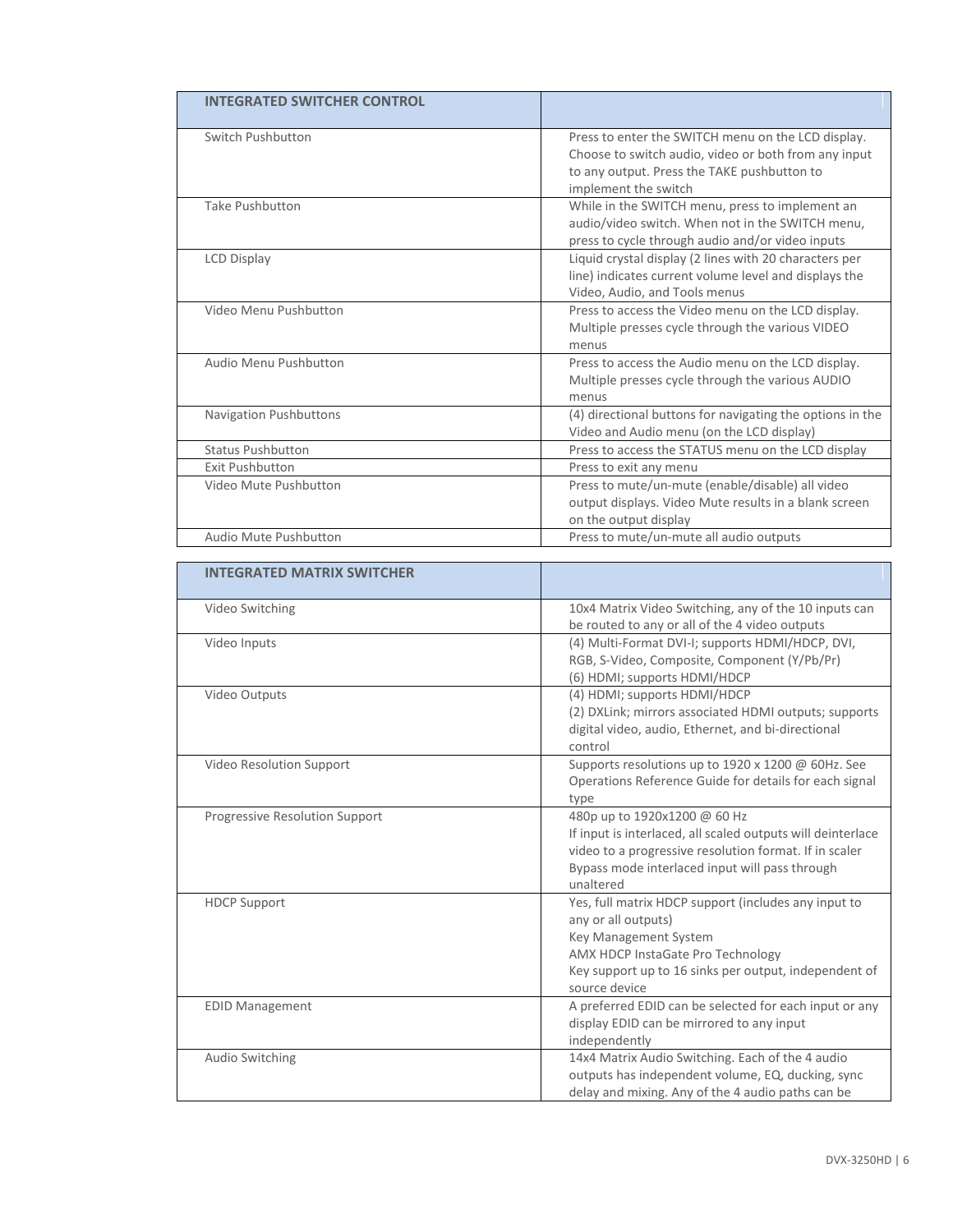|                                      | routed to any analog, HDMI or S/PDIF output (each<br>mirrored DXLink output passes audio sent to its<br>associated HDMI output) |
|--------------------------------------|---------------------------------------------------------------------------------------------------------------------------------|
| Audio Inputs                         | (4) female 1/8" stereo mini-phono jacks; support                                                                                |
|                                      | unbalanced audio                                                                                                                |
|                                      | (4) 3.5 mm 5-position captive-wire terminals; support                                                                           |
|                                      | balanced (differential) or unbalanced (single-ended)                                                                            |
|                                      | stereo audio                                                                                                                    |
|                                      | (2) 3.5 mm 3-pin captive-wire MIC connectors;                                                                                   |
|                                      | supports up to two mono microphones, unbalanced or                                                                              |
|                                      | balanced audio                                                                                                                  |
|                                      | (6) HDMI connections support digital audio                                                                                      |
| Audio Outputs                        | DVX-3250HD-SP (FG1906-15):                                                                                                      |
|                                      | (1) Amplified audio output; 4-position captive wire                                                                             |
|                                      | connector; supports amplified, variable, mono or                                                                                |
|                                      | stereo audio                                                                                                                    |
|                                      | (3) Line level audio output; supports balanced or                                                                               |
|                                      | unbalanced mono or stereo                                                                                                       |
|                                      | (1) S/PDIF output; mirrors any of the 4 analog audio                                                                            |
|                                      | outputs, or 4 HDMI outputs (each mirrored DXLink                                                                                |
|                                      | output passes S/PDIF if sent to its associated HDMI                                                                             |
|                                      | output)                                                                                                                         |
|                                      | (4) HDMI connections support digital versions of                                                                                |
|                                      | analog audio or direct pass-through audio                                                                                       |
|                                      | (2) DXLink outputs mirror associated HDMI outputs;                                                                              |
|                                      | support digital version of analog audio or direct pass-                                                                         |
|                                      | through                                                                                                                         |
|                                      | DVX-3250HD-T (FG1906-17):                                                                                                       |
|                                      | (1) Amplified audio output; 2-position captive wire                                                                             |
|                                      | connector; supports 70V or 100V mono audio -                                                                                    |
|                                      | connect speakers to either but not both                                                                                         |
|                                      | simultaneously                                                                                                                  |
|                                      | (3) Line level audio output; supports balanced or                                                                               |
|                                      | unbalanced mono or stereo                                                                                                       |
|                                      | (1) S/PDIF output; mirrors any of the 4 analog audio                                                                            |
|                                      | outputs, or 4 HDMI outputs (each mirrored DXLink                                                                                |
|                                      | output passes S/PDIF if sent to its associated HDMI                                                                             |
|                                      | output)                                                                                                                         |
|                                      | (4) HDMI connections support digital versions of                                                                                |
|                                      | analog audio or direct pass-through audio                                                                                       |
|                                      | (2) DXLink outputs mirror associated HDMI outputs;                                                                              |
|                                      | support digital version of analog audio or direct pass-                                                                         |
|                                      | through                                                                                                                         |
| Audio Breakaway                      | Yes, stereo audio from any input can be embedded to                                                                             |
|                                      | or de-embedded from its associated video, processed                                                                             |
|                                      | through DSP, and switched independently to any                                                                                  |
|                                      | analog or HDMI output (DXLink outputs are mirrored                                                                              |
|                                      | to associated HDMI outputs so they will pass the                                                                                |
|                                      | associated audio, as will the S/PDIF output which                                                                               |
|                                      | mirrors one of the other audio outputs)                                                                                         |
| <b>MULTI-FORMAT VIDEO WITH DVI-I</b> |                                                                                                                                 |
|                                      |                                                                                                                                 |
| Multi-Format Input Connections       | $(4)$ DVI-I; Ports $(1-4)$                                                                                                      |
| Multi-Format Supported Video         | HDMI/HDCP, DVI/HDCP, RGB, S-Video, Composite,                                                                                   |
|                                      | Component (Y/Pb/Pr)                                                                                                             |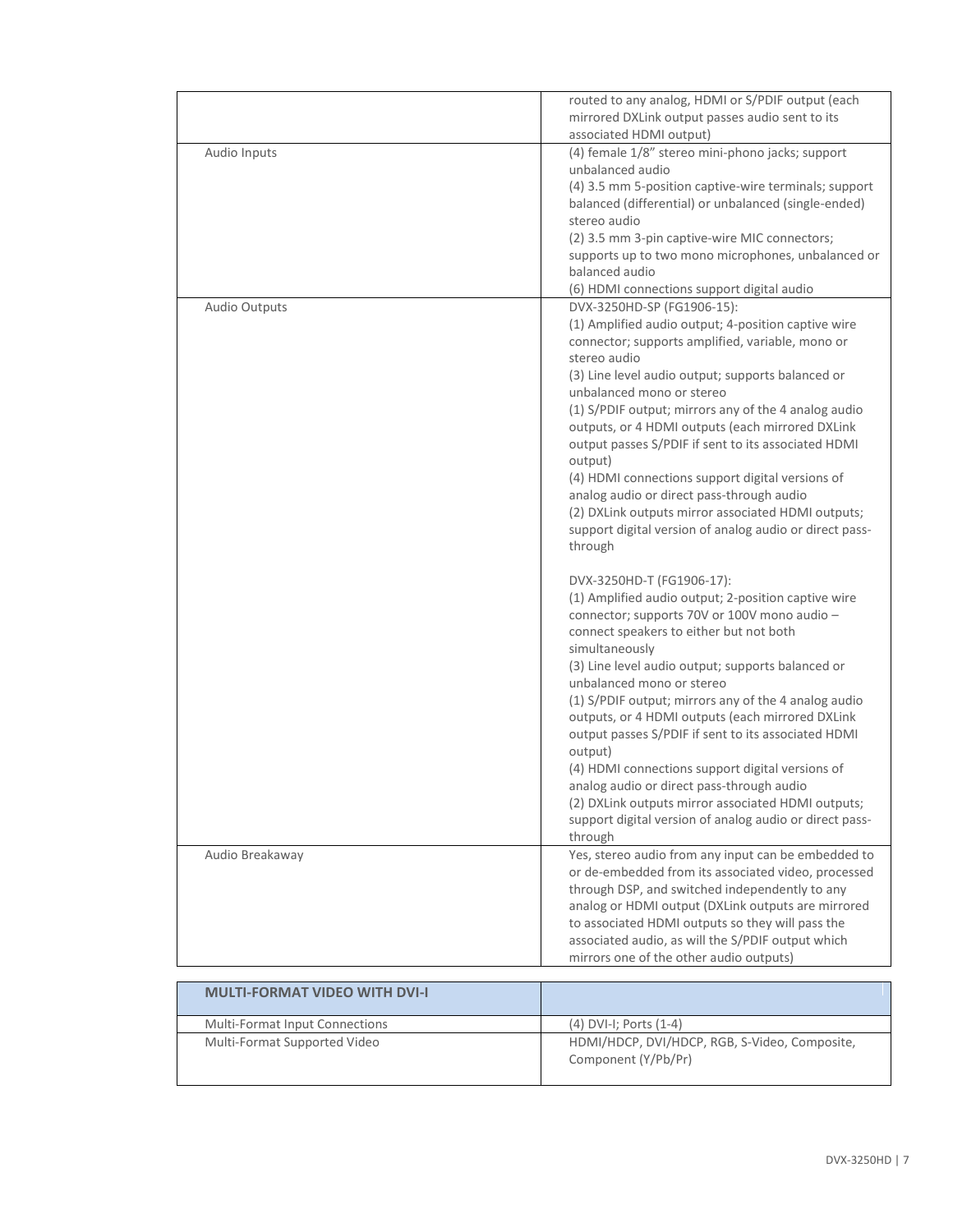|                         | See specifications for each signal style over DVI-I for<br>more detail |
|-------------------------|------------------------------------------------------------------------|
| Pixel Clock (Max)       | 165 MHz (225 MHz in pass-thru mode up to 1080p)                        |
| Input Equalization      | Yes                                                                    |
| Input Re-Clocking (CDR) | Yes                                                                    |

| <b>COMPONENT (Y/Pb/Pr) WITH DVI-I</b> |                                                              |
|---------------------------------------|--------------------------------------------------------------|
| Input Level                           | 1 Vp-p nominal                                               |
| Input Impedance                       | 75 Ohms, nominal                                             |
| Note                                  | Requires DVI-I to 3 RCA Adapter or DVI-I to 5 BNC<br>Adapter |
|                                       | AC coupled: Insensitive to DC offset                         |

| <b>S-VIDEO WITH DVI-I</b> |                                      |
|---------------------------|--------------------------------------|
|                           |                                      |
|                           |                                      |
| Input Level               | 1 Vp-p nominal                       |
| Input Impedance           | 75 Ohms, nominal                     |
| <b>Note</b>               | Requires DVI-I to S-Video Adapter    |
|                           |                                      |
|                           | AC coupled: Insensitive to DC offset |

| <b>COMPOSITE WITH DVI-I</b> |                                                   |
|-----------------------------|---------------------------------------------------|
| Input Level                 | 1 Vp-p nominal                                    |
| Input Impedance             | 75 Ohms, nominal                                  |
| Note                        | Requires DVI-I to 3 RCA Adapter or DVI-I to 5 BNC |
|                             | Adapter                                           |
|                             |                                                   |
|                             | AC coupled: Insensitive to DC offset              |

| <b>RGBHV WITH DVI-I</b> |                                                           |
|-------------------------|-----------------------------------------------------------|
| Supported Video         | RGBHV, RGBS, RGsB                                         |
| Input Level             | 1 Vp-p nominal                                            |
| Input Impedance         | 75 Ohms, nominal                                          |
| Sync Input Level        | $2$ to 5 Vp-p                                             |
| Sync Input Impedance    | 2.5 pf Typical, 10 pF Maximum                             |
| Note                    | Requires DVI to HD15 Adapter or DVI-I to 5 BNC<br>Adapter |

| <b>DVI WITH DVI-I</b> |                              |
|-----------------------|------------------------------|
| Supported Video       | DVI 1.0                      |
| Sync Input Level      | $2$ to 5 Vp-p                |
| Sync Input Impedance  | 2.5 pf Typical, 10pF Maximum |
| <b>Note</b>           | Format: RGB                  |

| <b>HDMI WITH DVI-I</b> |                                                                                                                                                                            |
|------------------------|----------------------------------------------------------------------------------------------------------------------------------------------------------------------------|
| <b>HDCP Compliance</b> | Yes                                                                                                                                                                        |
| Note                   | Requires DVI to HDMI Adapter                                                                                                                                               |
|                        | Signal Types: Supports full matrix switching, video<br>processing and scaling of 8 bit per color standard Input<br>video signals. Supports full matrix switching and pass- |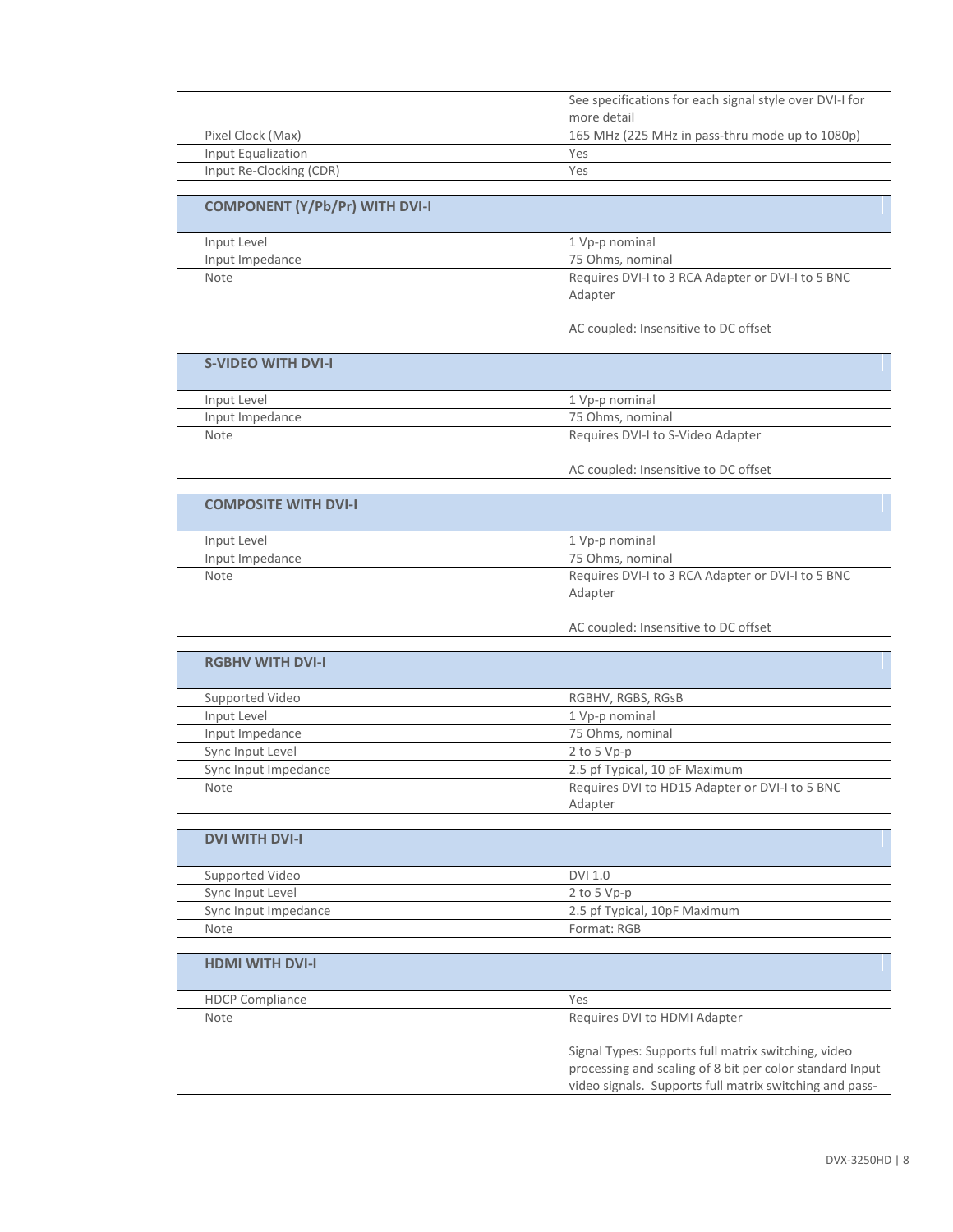|                                     | thru of all HDMI compliant video signals including 3-D                                                                                                                                                                                              |
|-------------------------------------|-----------------------------------------------------------------------------------------------------------------------------------------------------------------------------------------------------------------------------------------------------|
|                                     | and Deep Color                                                                                                                                                                                                                                      |
|                                     |                                                                                                                                                                                                                                                     |
| <b>HDMI WITH HDMI Type A Female</b> |                                                                                                                                                                                                                                                     |
| <b>Input Connections</b>            | (6) HDMI Type A Female, Ports (5-10)                                                                                                                                                                                                                |
| Input Signal Type Support           | HDMI/HDCP, DVI/HDCP, Display Port ++                                                                                                                                                                                                                |
| Data Rate (Max)                     | 4.95 Gbps (6.75 Gpbs in pass-thru mode up to 1080p)                                                                                                                                                                                                 |
| Pixel Clock (Max)                   | 165 MHz (225 MHz in pass-thru mode up to 1080p)                                                                                                                                                                                                     |
| Input Equalization                  | Yes                                                                                                                                                                                                                                                 |
| Input Re-Clocking (CDR)             | Yes                                                                                                                                                                                                                                                 |
| <b>Output Connections</b>           | (4) HDMI Type A Female, Ports (1-4)                                                                                                                                                                                                                 |
| Output Signal Type Support          | HDMI/HDCP, DVI/HDCP                                                                                                                                                                                                                                 |
| <b>Output Scaling</b>               | SmartScale or Manual Configuration or Bypass<br>SmartScale output resolution support: All resolutions<br>between 480p and 1920 x 1200 @ 60 Hz via automatic<br>SmartScale query of the display's declared EDID<br><b>Detailed Timing Definition</b> |
| Deep Color Support                  | Scaled Outputs: 24-bit, pass-thru Outputs: 30-bit, 36-<br>bit                                                                                                                                                                                       |
| Color Space Support                 | Y, Cb, Cr & RGB                                                                                                                                                                                                                                     |
| 3D Format Support                   | Yes, when in Bypass mode, HDMI primary formats                                                                                                                                                                                                      |
| <b>HDCP Compliance</b>              | Yes                                                                                                                                                                                                                                                 |
| Audio Format Support for HDMI       | Supports Dolby TrueHD, Dolby Digital, DTS-HD Master<br>Audio, DTS, L-PCM                                                                                                                                                                            |
| Note                                | DisplayPort ++ requires DisplayPort to HDMI adapter<br>cable                                                                                                                                                                                        |
|                                     | Supports full matrix switching, video processing and<br>scaling of 8 bit per color standard Input video signals.                                                                                                                                    |
|                                     | Supports full matrix switching and pass-thru of all<br>HDMI compliant video signals including 3-D and Deep<br>Color                                                                                                                                 |
|                                     | Each output can deliver processed and scaled video or<br>pass-thru video from any video input                                                                                                                                                       |
|                                     | Each output can embed audio from any of the 3 analog<br>audio outputs as Stereo L-PCM or can pass-thru Dolby<br>TrueHD, Dolby Digital, DTS-HD Master Audio, DTS and<br>L-PCM audio from the selected video source                                   |

| <b>DXLINK WITH RJ-45</b>         |                                                                                                                                                                                                                                                                                                            |
|----------------------------------|------------------------------------------------------------------------------------------------------------------------------------------------------------------------------------------------------------------------------------------------------------------------------------------------------------|
| <b>Output Connections</b>        | (2) RJ-45; Port (1,3); DXLink outputs mirror HDMI<br>outputs 1 and 3                                                                                                                                                                                                                                       |
| <b>Output Compatible Formats</b> | Digital Video with embedded audio, analog audio,<br>Ethernet, Bi directional control<br>Supports full matrix switching and pass-thru of all<br>HDMI compliant video signals including 3D and Deep<br>Color<br>Audio Signal Types: Supports Dolby TrueHD, Dolby<br>Digital, DTS-HD Master Audio, DTS, L-PCM |
| <b>Output Re-Clocking</b>        | Yes                                                                                                                                                                                                                                                                                                        |
| <b>Output Scaling</b>            | SmartScale or Manual Configuration or Bypass                                                                                                                                                                                                                                                               |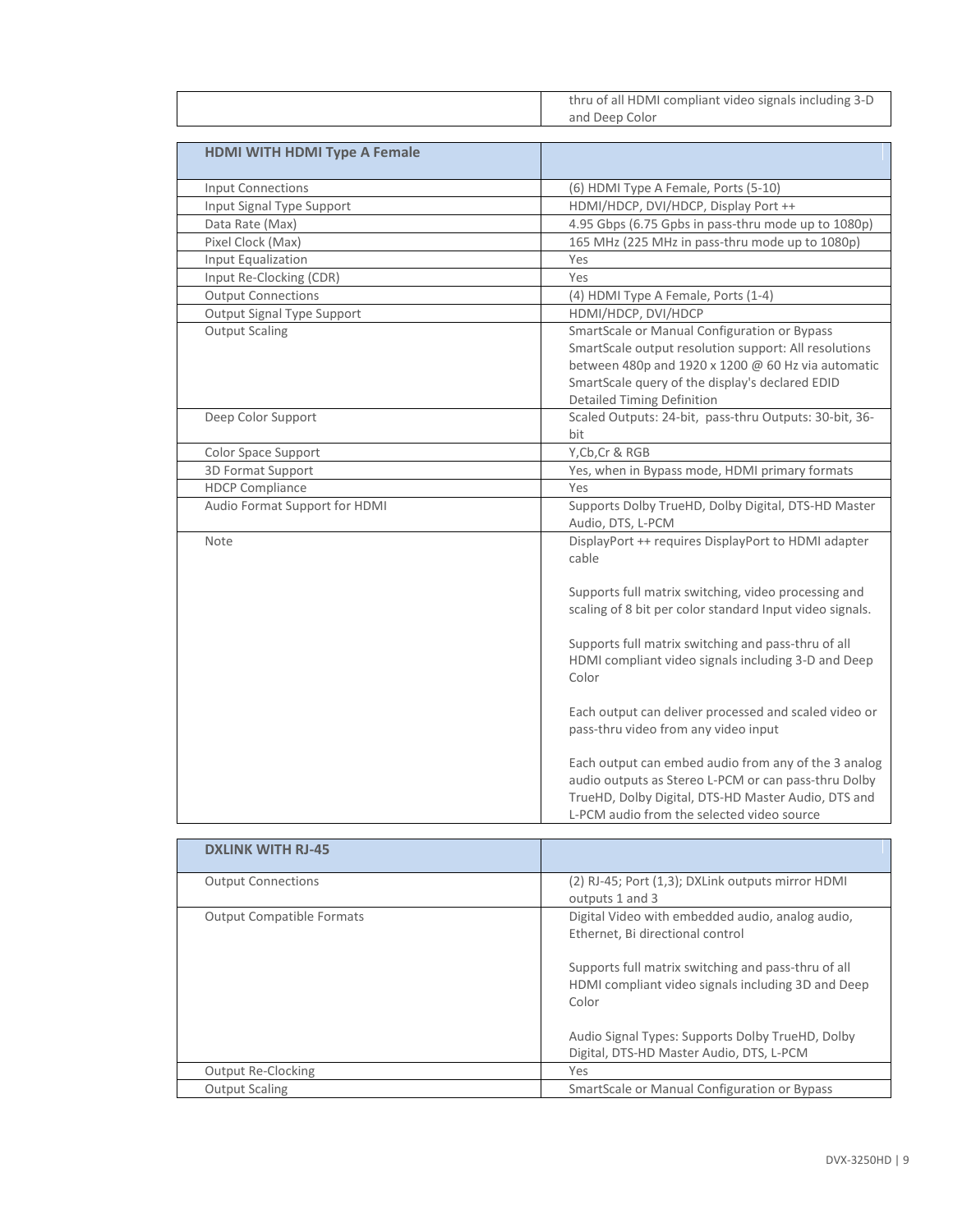| <b>HDCP Support</b>            | Yes                                                                                                                                                                                                                                                                                            |
|--------------------------------|------------------------------------------------------------------------------------------------------------------------------------------------------------------------------------------------------------------------------------------------------------------------------------------------|
| <b>Twisted Pair Cable Type</b> | Shielded Cat6, Cat6A and Cat7<br>DXLink twisted pair cable runs for DXLink equipment<br>shall only be run within a common building where a<br>common building is defined as: the walls of the<br>structure(s) are physically connected and the<br>structure(s) share a single ground reference |
|                                | For more details and helpful cabling information,<br>reference the white paper titled Cabling for Success<br>with DXLink, or contact your AMX representative                                                                                                                                   |
| <b>Note</b>                    | Supports full matrix switching, video processing and<br>scaling of 8 bit per color standard Input video                                                                                                                                                                                        |

| <b>ANALOG AUDIO</b>             |                                                                                                                                                                                                                                                                                                                                                                                                                                                                                                 |
|---------------------------------|-------------------------------------------------------------------------------------------------------------------------------------------------------------------------------------------------------------------------------------------------------------------------------------------------------------------------------------------------------------------------------------------------------------------------------------------------------------------------------------------------|
| Analog Audio Input Connections  | (4) female 1/8" stereo mini-phono jacks; support<br>unbalanced audio<br>(4) 3.5 mm 5-position captive-wire terminals; support<br>balanced (differential) or unbalanced (single-ended)<br>stereo audio                                                                                                                                                                                                                                                                                           |
| Input Level (Nominal)           | +4 dBu (1.228 Vrms) balanced or -10 dBV (0.3162<br>Vrms) unbalanced                                                                                                                                                                                                                                                                                                                                                                                                                             |
| Input Level (Maximum)           | +14 dBu 2 Vrms                                                                                                                                                                                                                                                                                                                                                                                                                                                                                  |
| Input Impedance                 | >12 kOhms balanced, >12 kOhms unbalanced                                                                                                                                                                                                                                                                                                                                                                                                                                                        |
| Analog Audio Output Connections | DVX-3250HD-SP (FG1906-15):<br>(1) Amplified audio output; 4-position captive wire<br>connector; supports amplified, variable, mono or<br>stereo audio<br>(3) Line level audio output; supports balanced or<br>unbalanced mono or stereo<br>DVX-3250HD-T (FG1906-17):<br>(1) Amplified audio output; 2-position captive wire<br>connectors; supports 70V or 100V mono audio -<br>connect a speaker to either but not both<br>simultaneously<br>(3) Line level audio output; supports balanced or |
|                                 | unbalanced mono or stereo                                                                                                                                                                                                                                                                                                                                                                                                                                                                       |
| Volume Control                  | $-100$ dB to $+0$ dB in 1 dB steps                                                                                                                                                                                                                                                                                                                                                                                                                                                              |
| <b>Balance Control</b>          | 20 steps each left and right                                                                                                                                                                                                                                                                                                                                                                                                                                                                    |
| Output Level (Maximum)          | +17 dBu (line level)                                                                                                                                                                                                                                                                                                                                                                                                                                                                            |
| Output Impedance                | 200 Ohms (line level)                                                                                                                                                                                                                                                                                                                                                                                                                                                                           |
| Audio Channel Crosstalk         | Balanced Line Inputs: -98 dB @ 0 dBV, 20 Hz to 20 kHz<br>Unbalanced Line Inputs: -70 dB @0 dBV, 20 Hz to 20<br>kHz                                                                                                                                                                                                                                                                                                                                                                              |
| Audio Frequency Response        | AMP: 20 Hz to 20 kHz ±0.75 dB @ 8 Ohms<br>Line: 20 Hz to 20 kHz ±0.1 dB                                                                                                                                                                                                                                                                                                                                                                                                                         |
| Audio Input Compression         | Independent Compression per input<br>Attack: 1 to 2000 ms<br>Release: 10 to 5000 ms<br>Compression Ratio: 1 to 20<br>Threshold: -60 to 0 dB                                                                                                                                                                                                                                                                                                                                                     |
| Audio Input Gain Compensation   | $-24$ dB to $+24$ dB, 1dB steps                                                                                                                                                                                                                                                                                                                                                                                                                                                                 |
| Audio Output Equalizer          | 10-band parametric EQ with variable center frequency,<br>filter type and Q per band<br>Center Frequency: 20 Hz to 20 kHz<br>EQ Gain: -12 to +12 dB<br>Q: 0.1 to 20                                                                                                                                                                                                                                                                                                                              |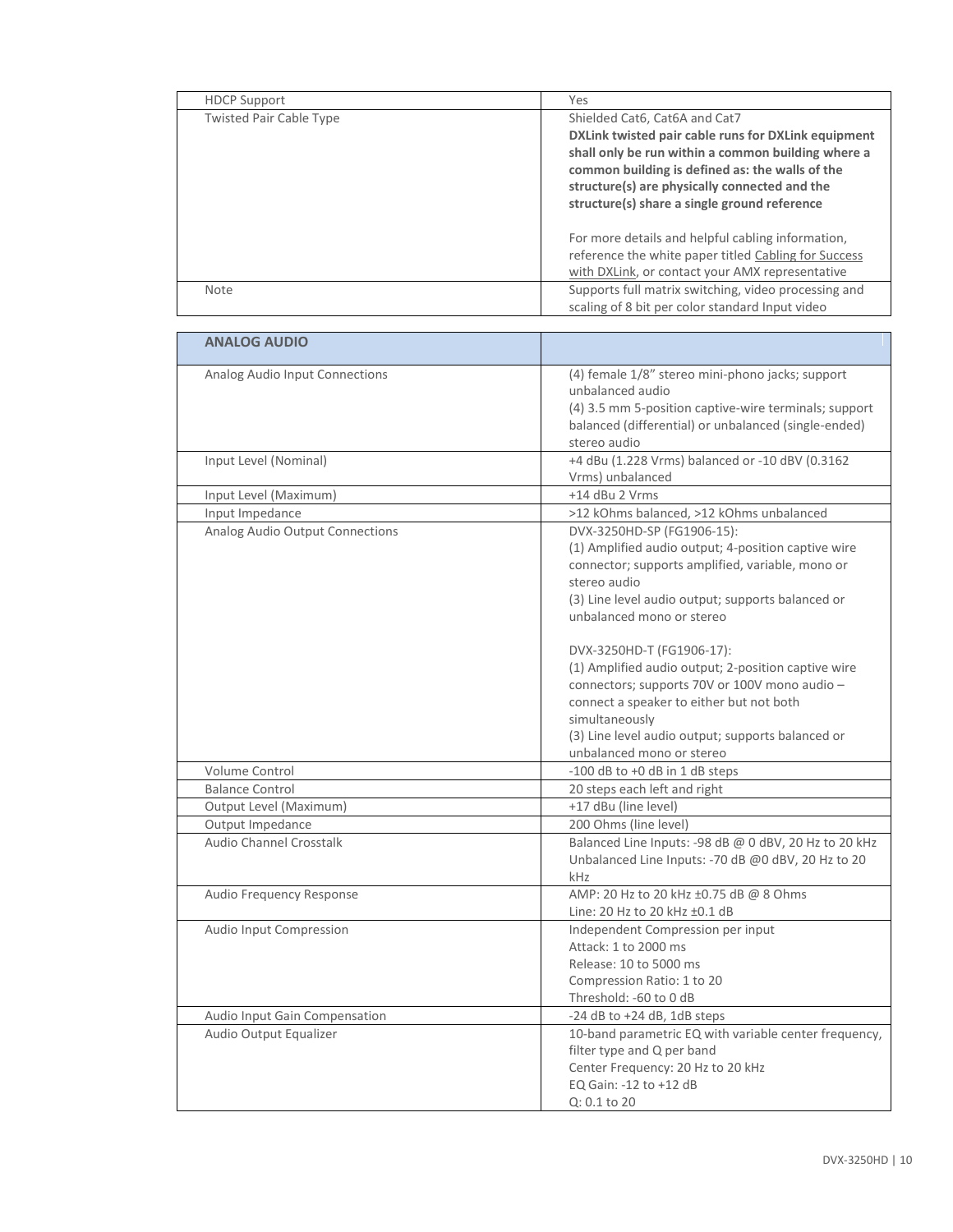|                         | Filter Types: Bell, Base Shelving, Treble Shelving, Low |
|-------------------------|---------------------------------------------------------|
|                         | Pass, High Pass, Band Pass, Band Stop                   |
| Audio Output Sync Delay | 0 to 200 ms                                             |
| Audio S/N Ratio         | AMP: 85 dB @ 8 Ohms, full output, 1 kHz A-weighted      |
|                         | Line: 105 dB @ 10 dBV, AES17                            |
| Audio THD+N             | AMP: < 0.15% @ 8 Ohms, 20 Watts, 20 Hz to 20 kHz        |
|                         | Line: 0.003% @ 0 dBV, 1 kHz                             |
| <b>Note</b>             | Independent EQ, Volume and Balance control per          |
|                         | output                                                  |

| <b>MICROPHONE AUDIO</b>          |                                                                                                                                                                                                                                       |
|----------------------------------|---------------------------------------------------------------------------------------------------------------------------------------------------------------------------------------------------------------------------------------|
| Microphone Input Connections     | (2) 3.5 mm 3-pin captive-wire MIC connectors;<br>supports up to two mono microphones, unbalanced or<br>balanced audio                                                                                                                 |
| Microphone Input Level (Maximum) | 5 dBu                                                                                                                                                                                                                                 |
| Microphone Input Format Support  | Line or Mic level, balanced or unbalanced audio                                                                                                                                                                                       |
| Microphone Input Impedance       | 3.5 kOhms, accepts 60 to 600 Ohms sources                                                                                                                                                                                             |
| Microphone Input Gain            | -24 dB to +89 dB, 1 dB steps                                                                                                                                                                                                          |
| Microphone Input Equalizer       | 3-band parametric EQ with variable center frequency,<br>filter type and Q<br>Center Frequency: 20 Hz to 20 kHz<br>EQ Gain per Band: -12 to +12 dB<br>Q per band: 0.1 to 20<br>Filter Types: Bell, Base Shelving, Treble Shelving, Low |
|                                  | Pass, High Pass, Band Pass, Band Stop                                                                                                                                                                                                 |
| Microphone Input Compression     | Independent Compression per Microphone<br>Attack: 1 to 2000 ms<br>Release: 10 to 5000 ms<br>Compression Ratio: 1 to 20<br>Threshold: -60 to 0 dB                                                                                      |
| Microphone Gating                | Independent Gating per Microphone<br>Attack: 1 to 2000 ms<br>Release: 10 to 5000 ms<br>Depth: 0 to 20 dB<br>Hold Off: 0 to 2000 ms<br>Threshold: -60 to 0 dB                                                                          |
| Microphone Limiter               | Independent Limiting per Microphone<br>Attack: 1 to 2000 ms<br>Release: 10 to 5000 ms<br>Threshold: -60 to 0 dB                                                                                                                       |
| Microphone Ducking               | Independent Ducking per each of 3 audio paths<br>Attack: 1 to 2000 ms<br>Release: 10 to 5000 ms<br>Attenuation: 0 to 20 dB<br>Hold Off: 0 to 4000 ms<br>Threshold: -60 to 0 dB                                                        |
| Microphone Inputs Note           | Phantom Power: switchable 48 V to each microphone<br>@ 8 mA total                                                                                                                                                                     |

| <b>S/PDIF DIGITAL AUDIO</b> |                                                                                                                                                                                    |
|-----------------------------|------------------------------------------------------------------------------------------------------------------------------------------------------------------------------------|
| S/PDIF Audio Outputs        | (1) S/PDIF output; mirrors either of the 4 analog audio<br>outputs or 4 HDMI outputs (the two DXLink outputs<br>that mirror 2 assigned HDMI outputs support the<br>S/PDIF as well) |
| S/PDIF Audio Output Note    | Output can mirror any of the 4 analog audio outputs as<br>stereo digital audio, or L-PCM, Dolby Digital and DTS<br>audio being passed-thru to any of the 4 HDMI outputs            |